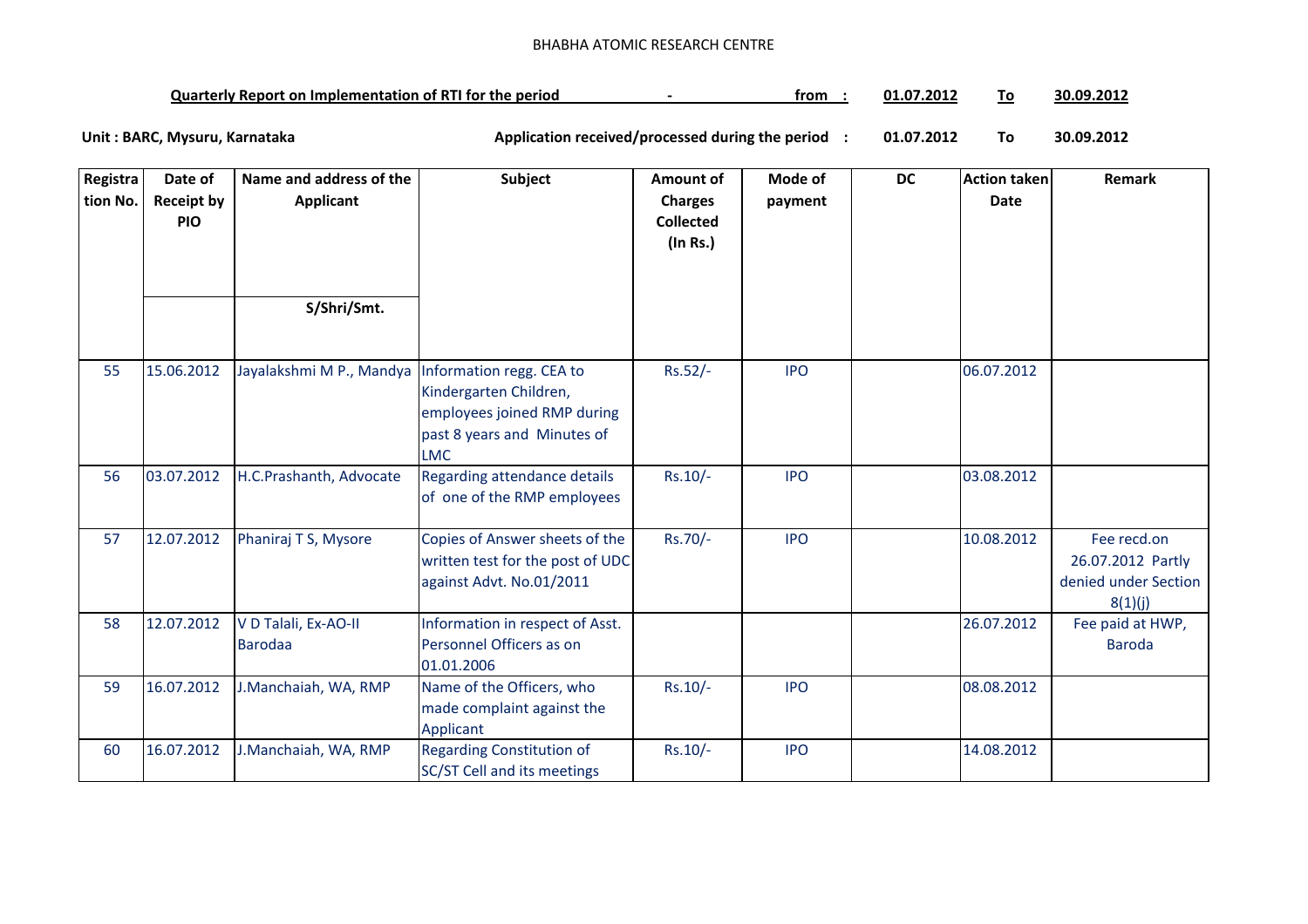## BHABHA ATOMIC RESEARCH CENTRE

**01.07.2012 To 30.09.2012** Unit : BARC, Mysuru, Karnataka **Alexander State and Application received/processed during the period** :

| Registra<br>tion No. | Date of<br><b>Receipt by</b><br><b>PIO</b> | Name and address of the<br><b>Applicant</b><br>S/Shri/Smt. | Subject                                                            | Amount of<br><b>Charges</b><br><b>Collected</b><br>(In Rs.) | Mode of<br>payment | <b>DC</b> | <b>Action taken</b><br>Date | <b>Remark</b>                                                                           |
|----------------------|--------------------------------------------|------------------------------------------------------------|--------------------------------------------------------------------|-------------------------------------------------------------|--------------------|-----------|-----------------------------|-----------------------------------------------------------------------------------------|
| 61                   | 03.08.2012                                 | H.C.Prashanth, Advocate,<br><b>Mysuru</b>                  | Attendance Sheet of one of the<br><b>RMP</b> employees             |                                                             |                    |           | 31.08.2012                  | Since the information<br>has already provided,<br>application alongwith<br>fee returned |
| 62                   | 03.08.2012                                 | H.C.Prashanth, Advocate,<br><b>Mysuru</b>                  | Punching time of one of the<br><b>RMP</b> employees                |                                                             |                    |           | 31.08.2012                  | Since the information<br>has already provided,<br>application alongwith<br>fee returned |
| 63                   | 03.08.2012                                 | H.C.Prashanth, Advocate,<br><b>Mysuru</b>                  | Attendance particulars of one<br>of the RMP employees              |                                                             |                    |           | 31.08.2012                  | Since the information<br>has already provided,<br>application alongwith<br>fee returned |
| 64                   | 03.08.2012                                 | H.C.Prashanth, Advocate                                    | Inward and outward punching<br>time of one of the RMP<br>employees |                                                             |                    |           | 31.08.2012                  | Since the information<br>has already provided,<br>application alongwith<br>fee returned |